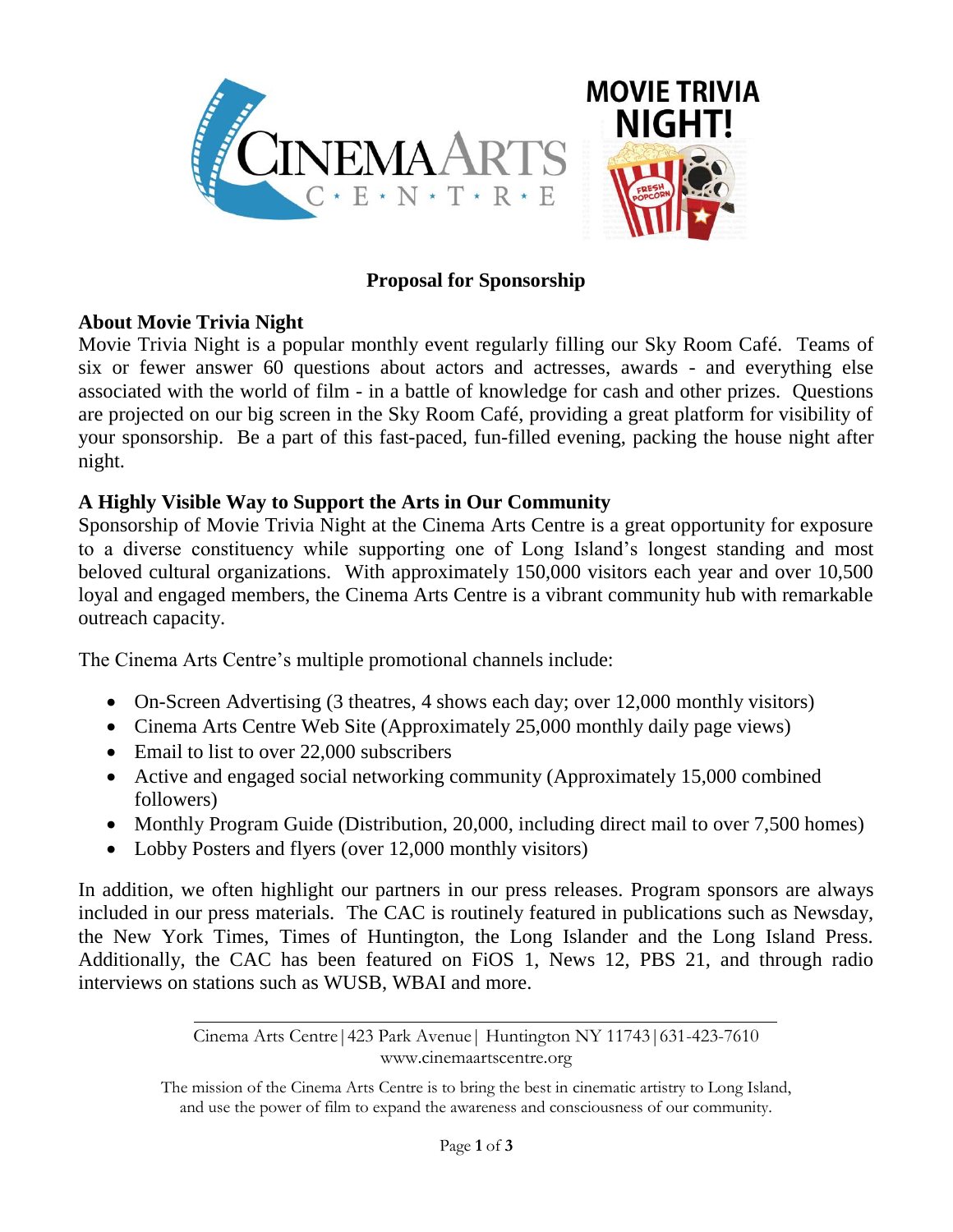### **Sponsorship Request and Benefits**

We invite you to partner with us as the Presenting Sponsor of Movie Trivia Night. Sponsor one, three, six, or twelve monthly events.

> Single event: \$750 Three events: \$2,000 Six events: \$3,500 Twelve events: \$5,000

### Benefits Delivered for Each Month of Sponsorship:

- Featured Benefits:
	- o Six Tickets to Each Sponsored Event
	- o Verbal Acknowledgement at Each Sponsored Event
	- o Full Slide Acknowledgment with Logo at Opening, Intermission and Close of Trivia Presentation at Each Sponsored Event
	- o Acknowledgment in All Social Media Promotion
	- o Acknowledgement in All Press Releases
- Logo Inclusion on:
	- o Slide Advertisement for Event to Run on Our Three Screens in the Lead-up to Each Event
	- o Event Banner on Cinema Arts Centre's Homepage
	- o Event Ad in Program Guide
	- o Each Trivia Presentation Slide at Event
	- o Event Flyers and Posters
- CLICKABLE Logo Inclusion on:
	- o Event Page on Cinema Arts Centre's Website
	- o Program E-Blast
	- o Two Editions of the Cinema Arts Centre's Community E-Newsletter

Sponsor Three Event or More and Receive the Following Benefits Delivered for One Full Year:

- Listing on Donor Wall in Our Sky Room Cafe
- Listing on the Back Page of Our Monthly Program Guide
- Clickable Logo Inclusion in the Featured Column of the Sponsor Page at the CAC Website

Cinema Arts Centre|423 Park Avenue| Huntington NY 11743|631-423-7610 www.cinemaartscentre.org

The mission of the Cinema Arts Centre is to bring the best in cinematic artistry to Long Island, and use the power of film to expand the awareness and consciousness of our community.